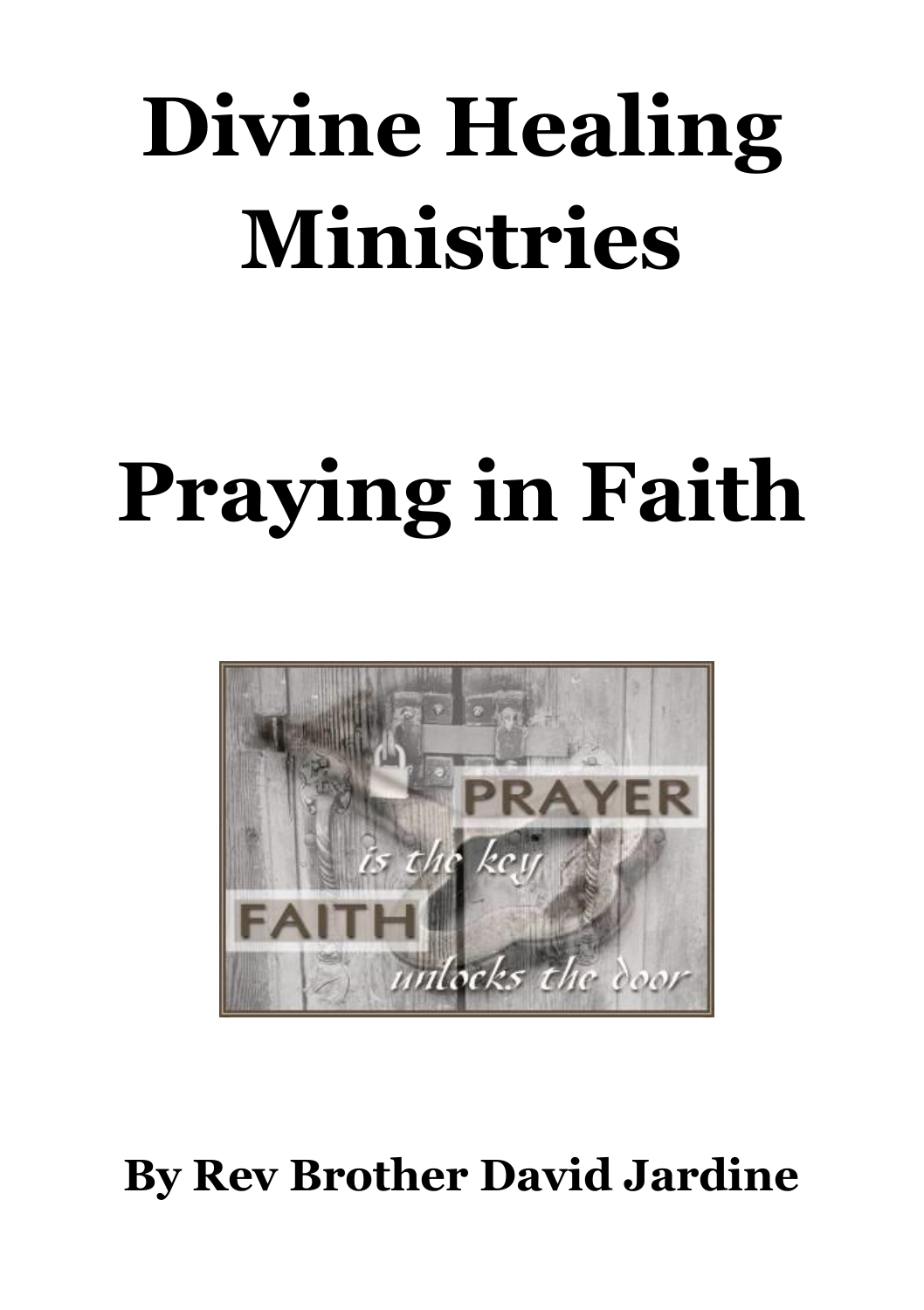# **Praying in Faith**

Prayer must be one of the most wonderful gifts that God has ever given us. It enables us to build our relationship with Him, but it is also a marvellous way to help other people and other situations. Yet there is something even more wonderful than prayer, and that is answered prayer. But if our prayers are going to be answered then we have to pray in the way that God taught us to pray. And that way is the *prayer of faith.* James said in the 5th chapter of his letter that if anyone is sick they should send for the elders of the church to pray over them and anoint them with oil, and the *prayer offered in faith* will make the sick person well.

## **What is the Prayer of Faith?**

To pray in faith is to pray in such a way that we express our belief and confidence that our God is a God who answers prayer. And why should we not believe this? After all, Jesus made some very powerful promises about prayer:- '*If you ask for anything in My name I will give it to you'; 'if you abide in Me and My word abides in you ask whatever you will and it will be given unto you'; if you have faith no bigger even than a grain of mustard seed you will say to this mountain move from here to there and it will move. Nothing will prove impossible for you'.*

Canon Jim Glennon says that to pray in faith means you believe you have received the answer to your prayer to the point where you do not doubt in your heart.

# **Whose Faith?**

There are three groups of people who are asked to show faith when we pray for the sick. First of all, the Church. Ideally what we want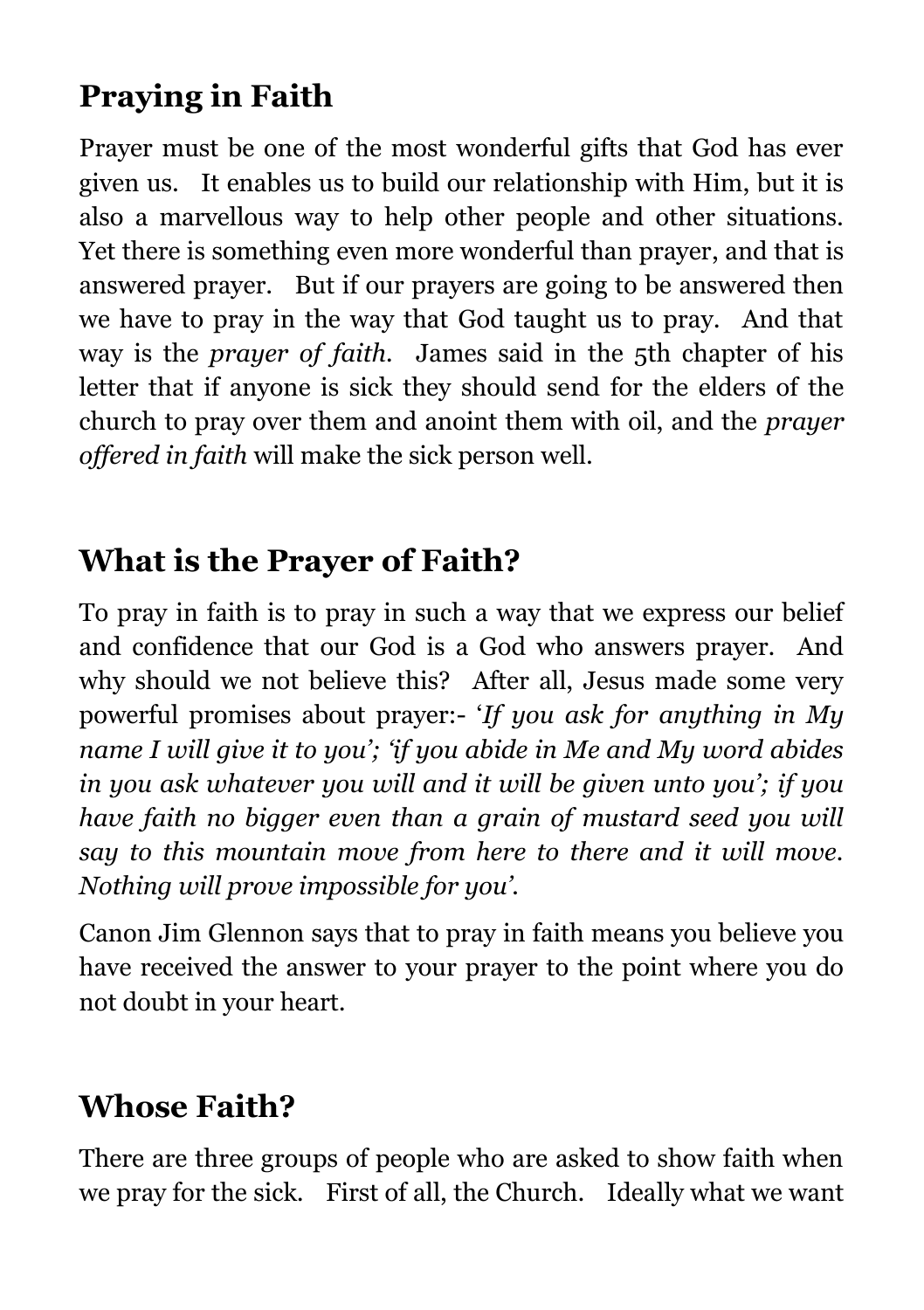is an atmosphere of faith in the Church today whereby we believe that God really does heal sick people in response to prayer. Unfortunately, the faith of the Church is often weak, but it is possible in any area to find a group of Church people who have this kind of faith and will surround the sick person in prayer. In Divine Healing Ministries we provide intercession every day for a month for those who telephone 028 9031 1532.

Secondly, there is the faith of those who pray. Do you remember the occasion when the disciples were unable to heal a demon-possessed boy and they had to come to Jesus and ask Him to heal the boy? Then they asked Him why they had failed. Jesus said that it was *their* lack of faith—not the faith of the boy, not the faith of his parents, but the disciples' lack of faith. So the faith of those involved in the ministry of prayer and the laying on of hands is important.

Thirdly, there is the faith of the person receiving prayer. They can exercise their faith while being prayed for by picturing Jesus with His hands upon their head, and give thanks that His mighty power is coming into every part of them. Then after ministry, they can continue to give thanks by faith that because our God is a God who answers prayer He is answering the prayer made on their behalf.

When we ask for healing it is most important that we pray in *faith*. But the sick person does not have to take the whole onus of responsibility for exercising faith. This would not be fair, nor would it be New Testament teaching. *So they should ask other people to pray with them and for them* especially if the mountain to be moved is a big one.

#### **How do we Pray the Prayer of Faith?**

First of all we have to find out what God wants. We find this from Scripture. What did Jesus want for the people who are sick?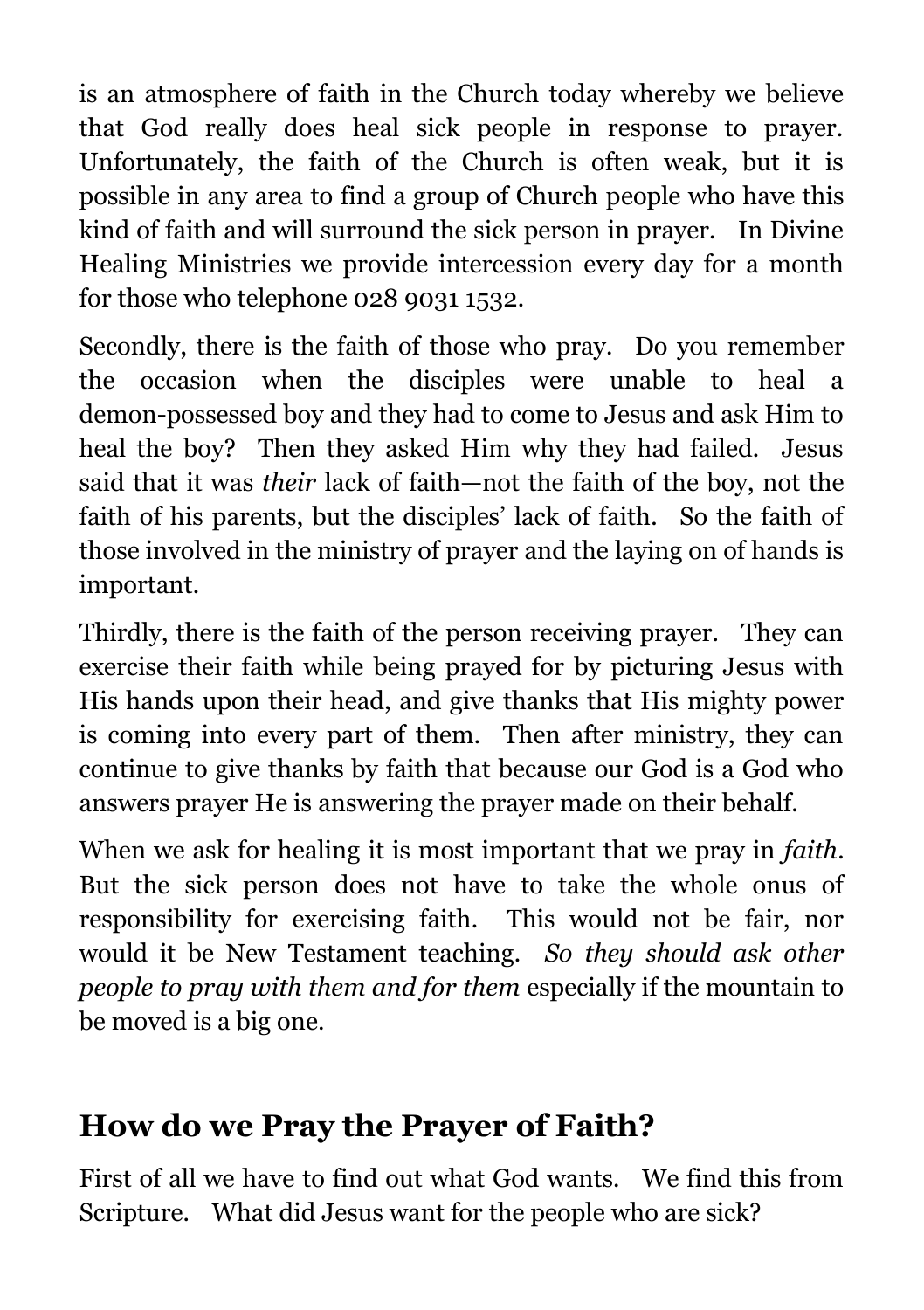Read: Matthew 4:23

Matthew 8:1-3 Matthew 8:16 Matthew 9:35

This is only a very small selection of verses, but it seems to make clear that Jesus wanted people to be well and to be healed of their sickness. And is Jesus any different today? Not according to the Bible, because we are told in Hebrews that Jesus is the same yesterday, today and for ever. Now this is exciting. When we pray for healing God is on our side. We are praying for something that Jesus actually wants. And Jesus said if we ask for anything that He wants, if we ask for anything in His name He will give it to us. Those are Jesus' own words: that is His promise to us.

# **How Do We Appropriate What God Has Promised To Give?**

By praying the prayer of faith. By believing we receive the promises which God has made in Scripture so that we do not doubt in our heart. Whether we are praying of ourselves or for others, praying the prayer of faith means thanking God and continuing to thank Him by faith that He is answering our prayer and that we are being healed. This will mean that we must be promise-*centred and not problem-centred.* In other words we focus on the precious and very great promises God has made in Scripture and keep concentrating on those, and we take our eyes away from the problem. In fact we put the problem behind us and use it to make us more dependant on God - and the way to do that is to be promise-centred, to keep our eyes as continuously as possible on the promises made in Scripture.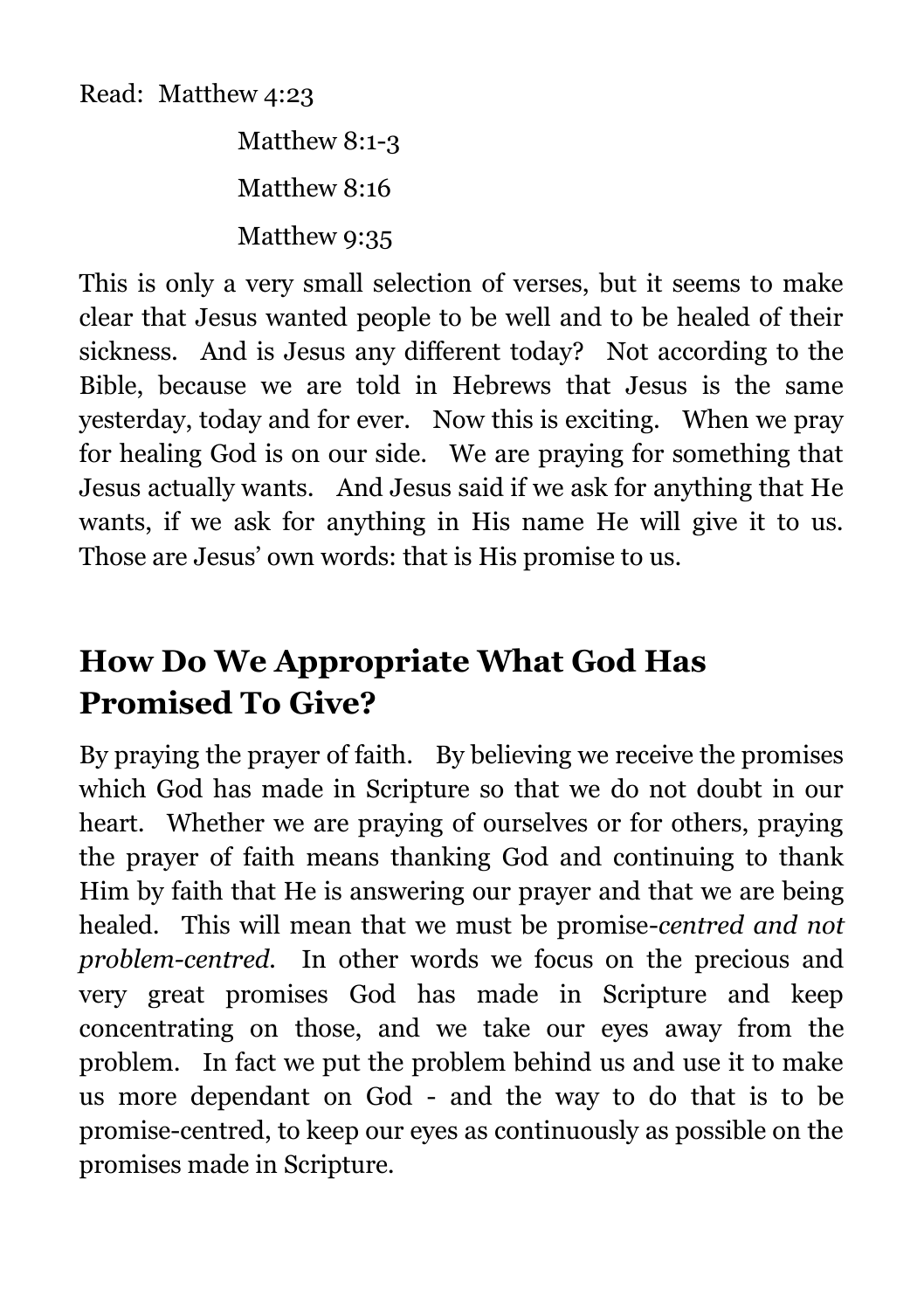# **Giving Thanks**

There must come a time in praying the prayer of faith when we switch from asking to trusting that our prayer is being answered. And the way to show that we really do believe and trust is through praise and thanksgiving: '*thank You, Lord, for all those lovely promises in Scripture. Thank You that You are a God who keeps Your promises, who answers prayer. Thank You that as we pray for Jim's healing You are on our side, we are asking for something that You actually want. So thank You, Lord, that Your mighty power is flowing now, flowing into every part of Jim and bringing your healing to him now, to every part of him, to his soul, to his mind, to his body …*'

Someone said that praying in faith is not asking, asking, asking but believing, believing, believing: and the way to show we believe and trust is through praise and thanksgiving.

# **Healing Gradually**

If your faith were perfect, as Jesus' was, healing would be instantaneous. But it is not perfect, so more often today healing takes place gradually over a period of time. If the illness is serious, if the mountain is a big one to move, it can take years. Jim Glennon was praying the prayer of faith for three or four years before he was healed of fear. But throughout that time he was gradually making progress, and at the end of four years he was completely healed to such an extent that the problem of fear has never come back upon him. Of course, there will be many problems which are resolved much more quickly in response to prayer, but it may well be that we do have to be patient and to persevere. Perseverance is a big word in Jim Glennon's vocabulary.

So when we pray for healing we must give thanks by faith that God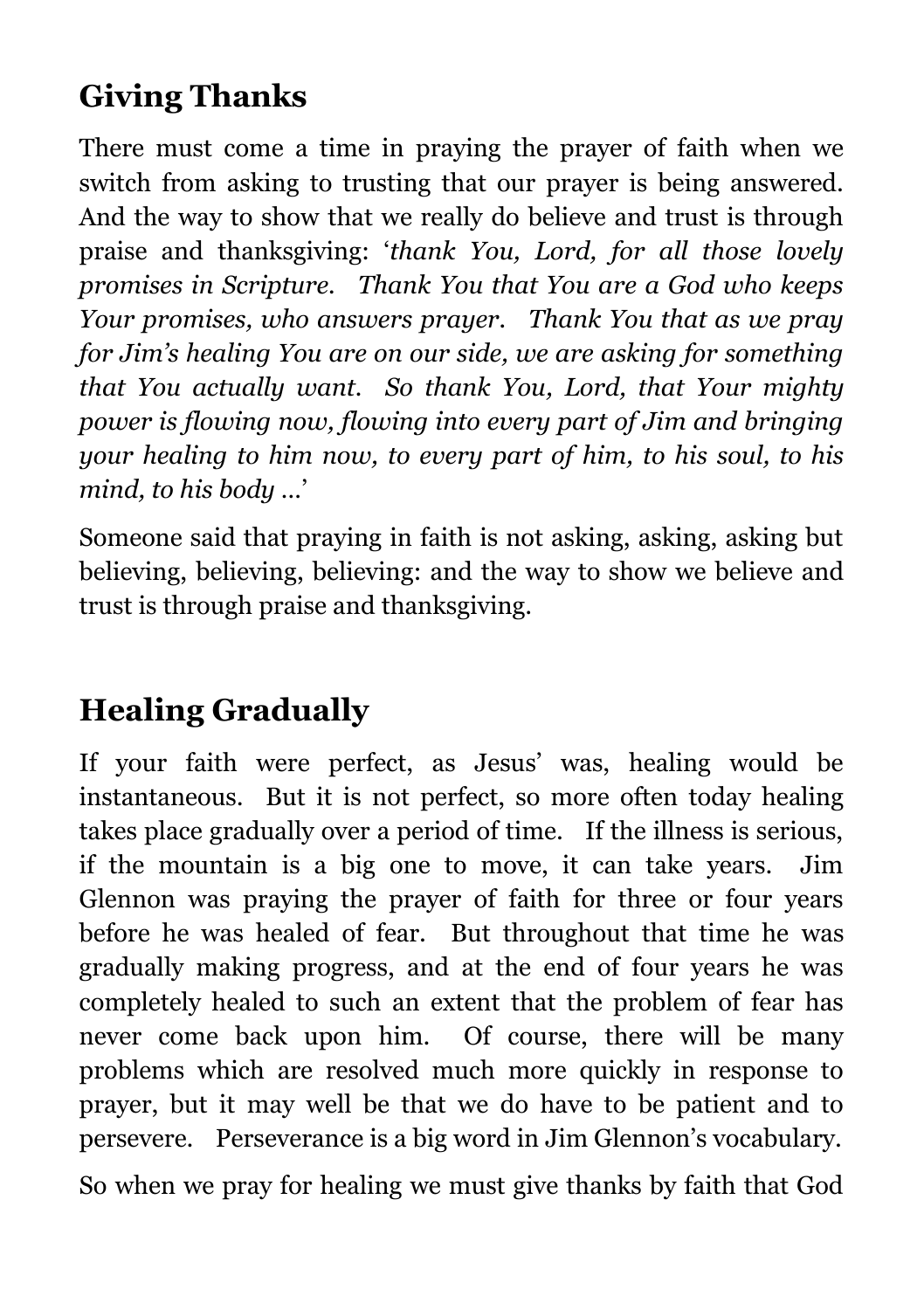is responding, and healing is taking place even when nothing *seems*  to be happening. Could we compare this stage of healing to sowing a seed in the ground? It is buried, nothing seems to be happening, but all the time that seed is growing and developing until a little shoot breaks through the ground. It is the same with healing. For a time nothing may appear to be happening. But if we continue to pray in faith eventually that little shoot will break forth. Then we rejoice and give thanks for what has already been achieved, however little. We do not worry about what still remains to be done. We give thanks for the healing that God has given, even if the improvement is very small, and focus on that. '*Continue steadfastly in prayer, being watchful in it with thanksgiving'*. (Colossians 4:2)

# **Praying Without Ceasing**

When Jim Glennon had a nervous breakdown in his 20s, he discovered then how vital it was to be promise-centred and not problem-centred. From the moment he woke up in the morning until he went to bed at night, when he woke up in the middle of the night, even when he was having a conversation, with one corner of his mind he was affirming the answer and focussing on the promises of God. If our problem in our own lives, or in someone else's, is a very big one we may indeed need to pray without ceasing, affirming the answer, giving thanks for the promises and claiming them. Certainly we do need to pray the prayer of faith that God is responding, that He is healing, taking time each day to focus our minds in this way; and then on many occasions during the day just to give thanks by faith that God is healing especially at times when doubts come into our mind. We will need to be disciplined about this, not striving, not fighting, but rather accepting and resting in the promises of God.

I would recommend that we keep a *notebook*, and when we come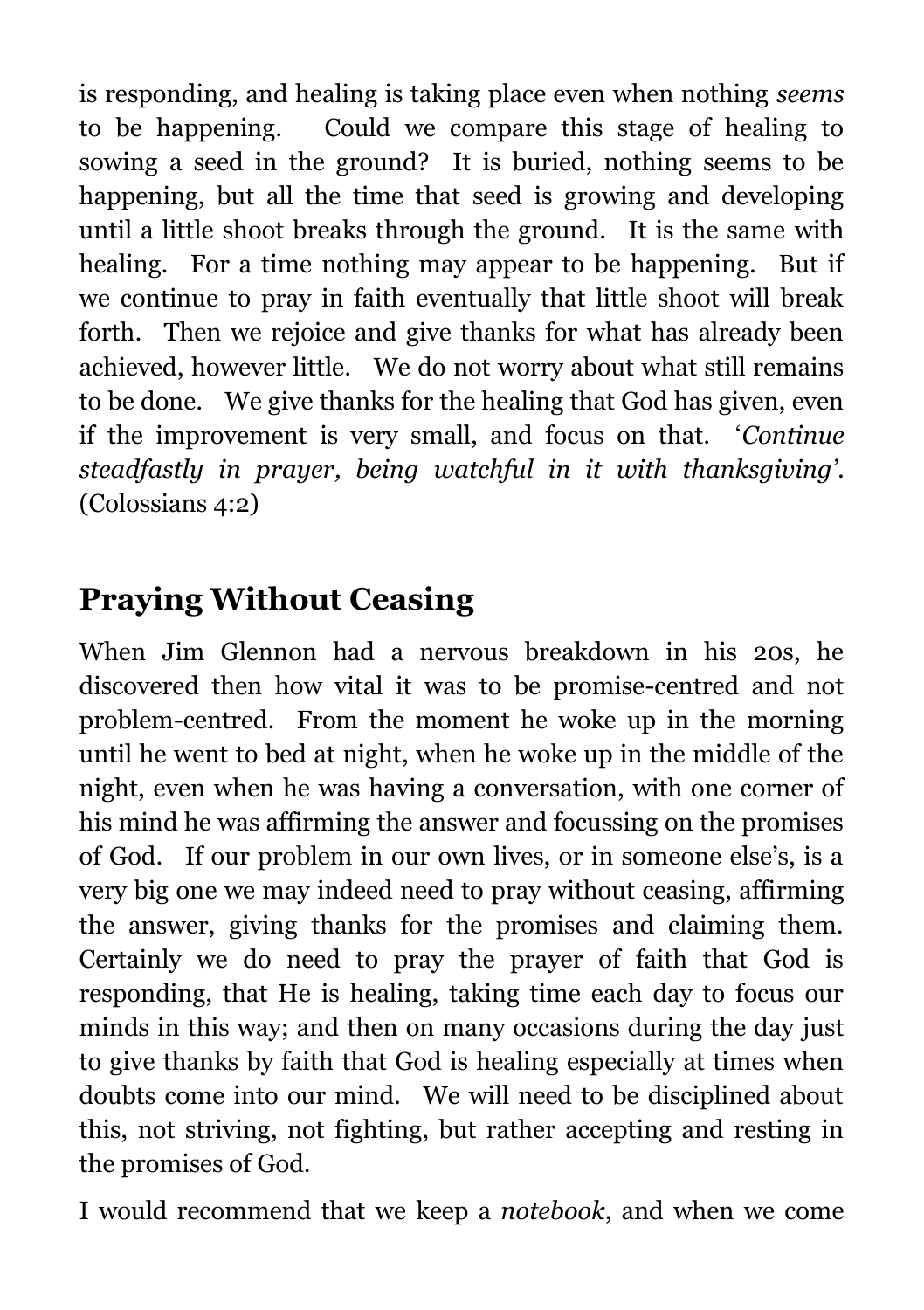across a powerful promise in the Bible we can jot it down, learn it off by heart, *and use it*. To repeat the promises of God *out loud* may well be helpful to some people. If we are in a room on our own and have privacy it may help to reinforce the message in our minds and spirits to give thanks to God out loud, even if we do it in a very low voice.

#### **Vicarious Faith**

This is when we ask others to add their faith to ours, or indeed even substitute theirs for ours. A good example of vicarious faith in the New Testament is the story of the four men who brought their paralysed friend to Jesus. We are not told much about the faith of the paralysed man, but we are told a great deal about the faith of the four men who carried him. There is so much doubt and fear and unbelief today, especially surrounding people who are seriously ill, that we may well need to ask other people to add their faith to ours. *Don't go it alone*. *Draw upon the faith of the Church. Ask others to pray with you and for you.* 

#### **The Need To Forgive**

I think that most of us know in our own experience how bad resentment is for our health, especially if it goes on for a long time. We may feel angry against another person, but almost certainly the one whom we are damaging most is ourselves. Jesus made it very clear, both in His teaching and in His life, that He wants us to forgive everyone for everything. He said that if we forgive others the wrongs they have done us we will be forgiven by our Father in heaven, but if we do not forgive others then we will not be forgiven by our heavenly Father. That could not be clearer, and yet sometimes it is very difficult to forgive, especially if we have been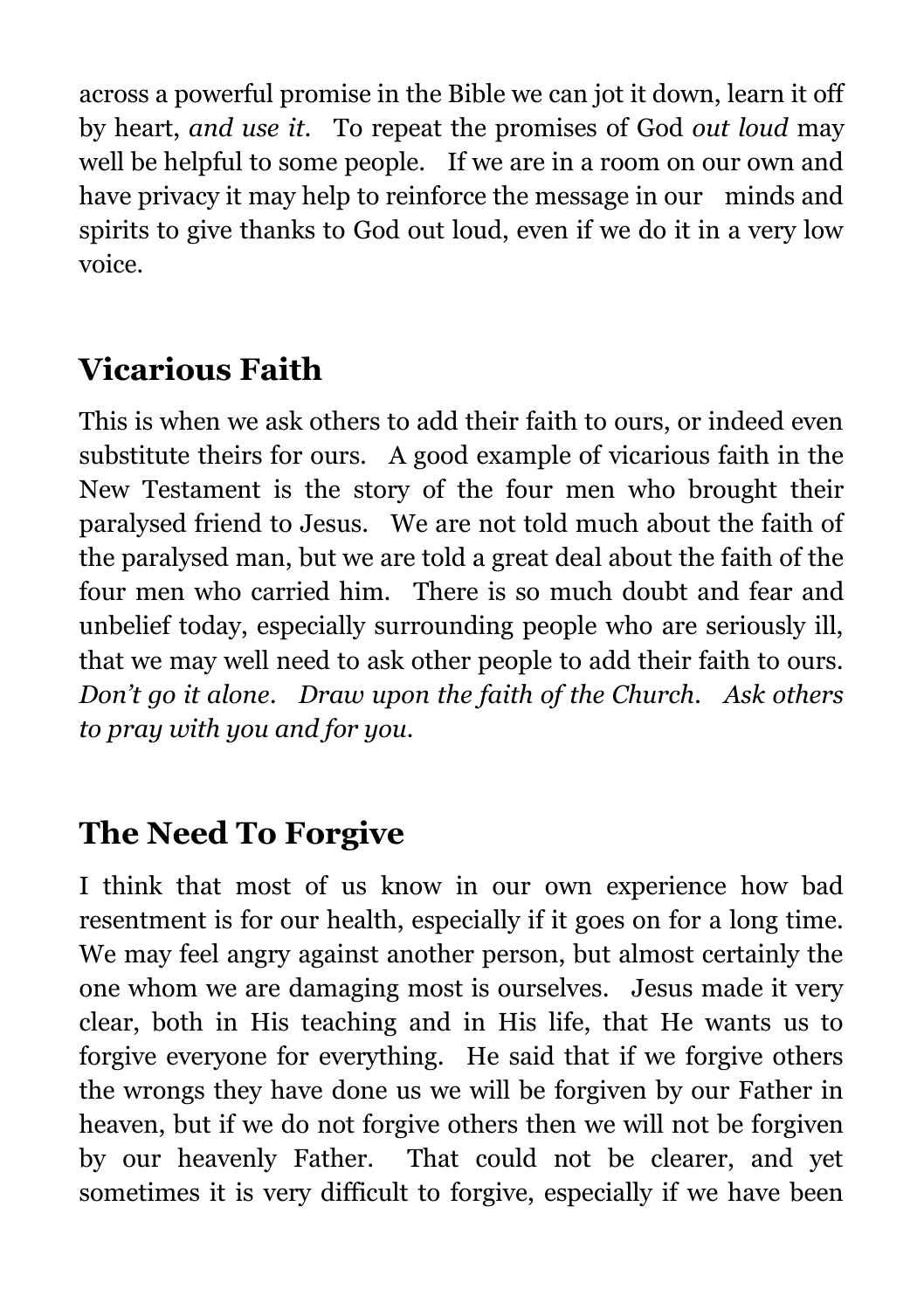deeply wronged.

Often it can take a good deal of time. The important thing is that our intention be to forgive. God can honour and help us to fulfil our intentions. What we really need to do is make a decision to forgive, and stick to it, affirming that decision when we feel angry again, and drawing upon the power and grace of God in prayer. I know a woman whose son was murdered by terrorists. I did not meet her until two months after the incident. She told me that she had spent the whole of the previous morning in prayer, asking God for the grace to forgive. But it was working. She was having to spend a lot of time in prayer, but she was free from the anger and bitterness that could so easily have made her captive. When we think of how bad resentment is for us, and what an obstacle it can be to prayer being fully answered, it is worth taking time to ask for God's grace to forgive, even if we have to request others to add their faith to ours.

### **Sacrificial Prayer**

If we are not getting the desired results through prayer alone it may well be that the Lord is calling us to pray and fast. When we fast we are showing the Lord that we are really serious. Indeed, prayer and fasting is the most powerful spiritual combination we have. I personally have not always found it easy to discipline myself to fast, to abstain from food even for a day. But when I do practise it, it has always been beneficial to my spiritual life, and often has brought some wonderful answers to prayer.

If the mountain we are trying to move is a big one, and is proving obstinate, prayer and fasting is worth considering. Again, to ask others to join us in praying and fasting with us and for us will be beneficial.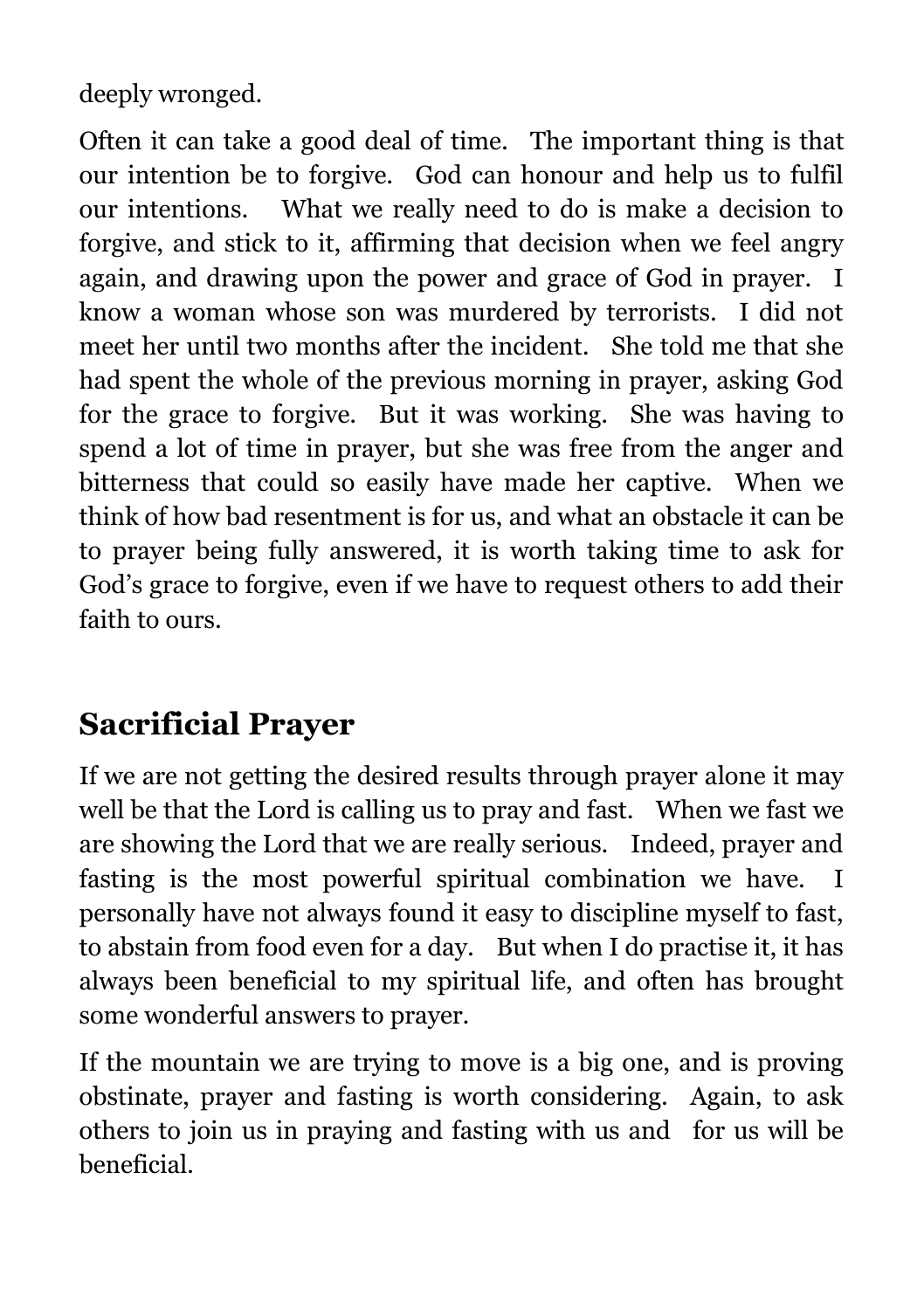# **Christian Commitment**

The type of prayer that I have been describing is not a substitute for Christian commitment. Any healing achieved must not be used selfishly, but in the service of God. This prayer of faith should make us more God-centred, and not self-centred. Healing is not an end in itself. Indeed, we need to remain aware of what we are told in the Presbyterian Catechism, that our chief end is to *glorify* God and to enjoy Him for ever.

# **Exercising Our Faith**

There will be occasions when, *using common sense*, we will need to step out and exercise the faith in God that we have been expressing. This may be particularly so when we are praying for someone who has a problem with fear, encouraging them to step out and do something which previously they wouldn't have had the courage to do. There may be times also when we need to show God that we really do believe that He is healing us. Jim Glennon was praying for weeks about a painful eye condition, iritis, but he was only healed when he took a step in faith by turning on the TV and watching it, which on the human level would have been something far too painful to even contemplate.

But I do emphasise that any measures taken, as well as exercising faith, *must be tempered by common sense.*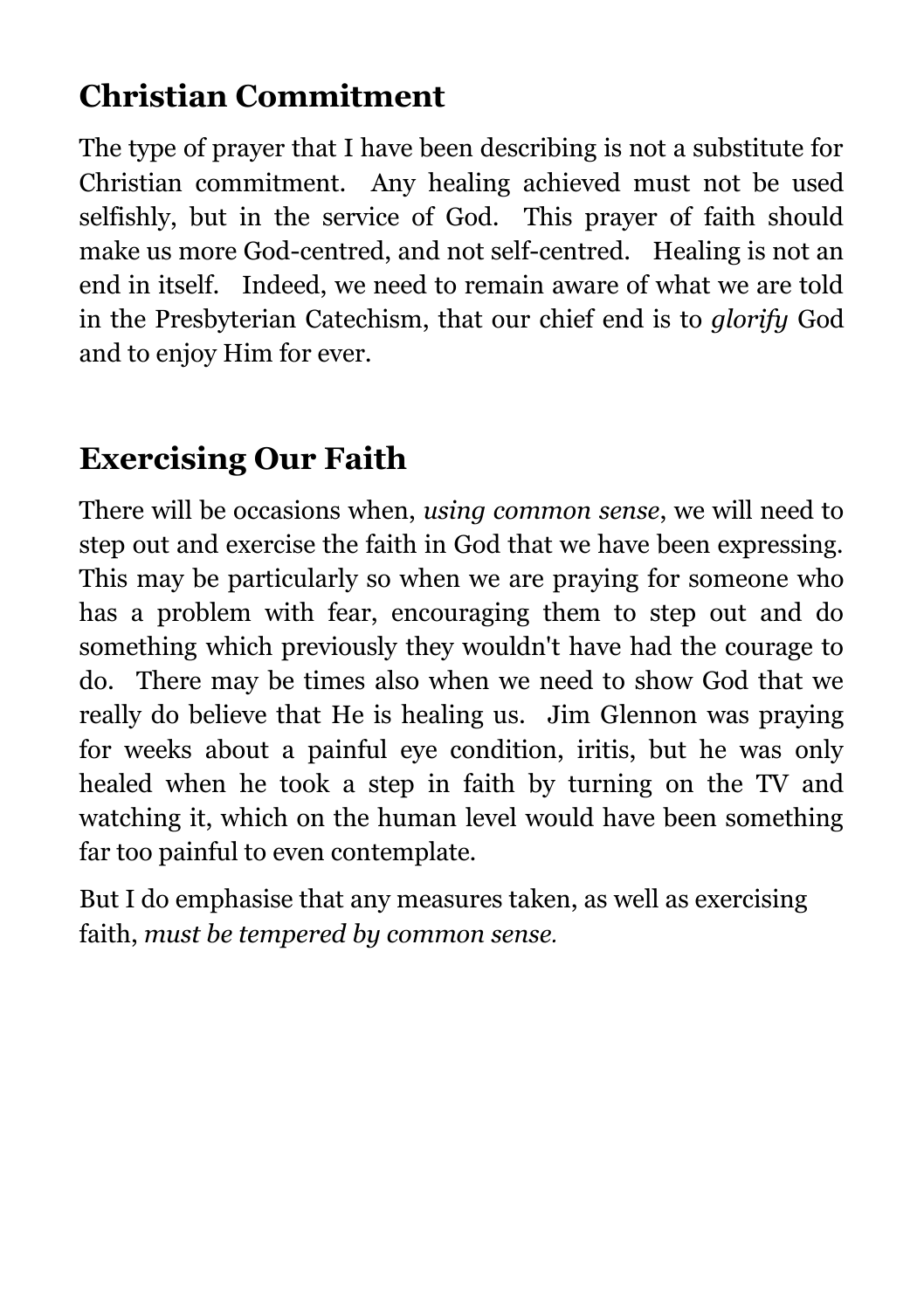### **SUMMARY ON HOW TO PRAY IN FAITH**

- 1. Find out from Scripture what God wants (I have stated that the New Testament evidence seems to be that God wants sick people to be well).
- 2. Pray the prayer of faith for healing, so that we do not doubt in our mind.
- 3. Ask others to pray with us and for us.
- 4. Accept that the promises in Scripture are God's promises to us today, and give thanks for them.
- 5. Be promise-centred and not problem-centred.
- 6. Switch from asking in prayer to believing, and the way to express our belief is through praise and thanksgiving.
- 7. Healing normally comes gradually today rather than instantaneously. So persevere.
- 8. Be prepared to pray without ceasing if necessary.
- 9. Keep a notebook to jot down the powerful promises of God.
- 10. If it is appropriate, repeat the promises aloud.
- 11. Learn to forgive. Draw upon the power of God in prayer.
- 12. Try prayer and fasting.
- 13. Healing is not an end in itself. Our chief end is to glorify God.

There may be occasions when in a common sense way we need to exercise our faith by taking a step of faith.